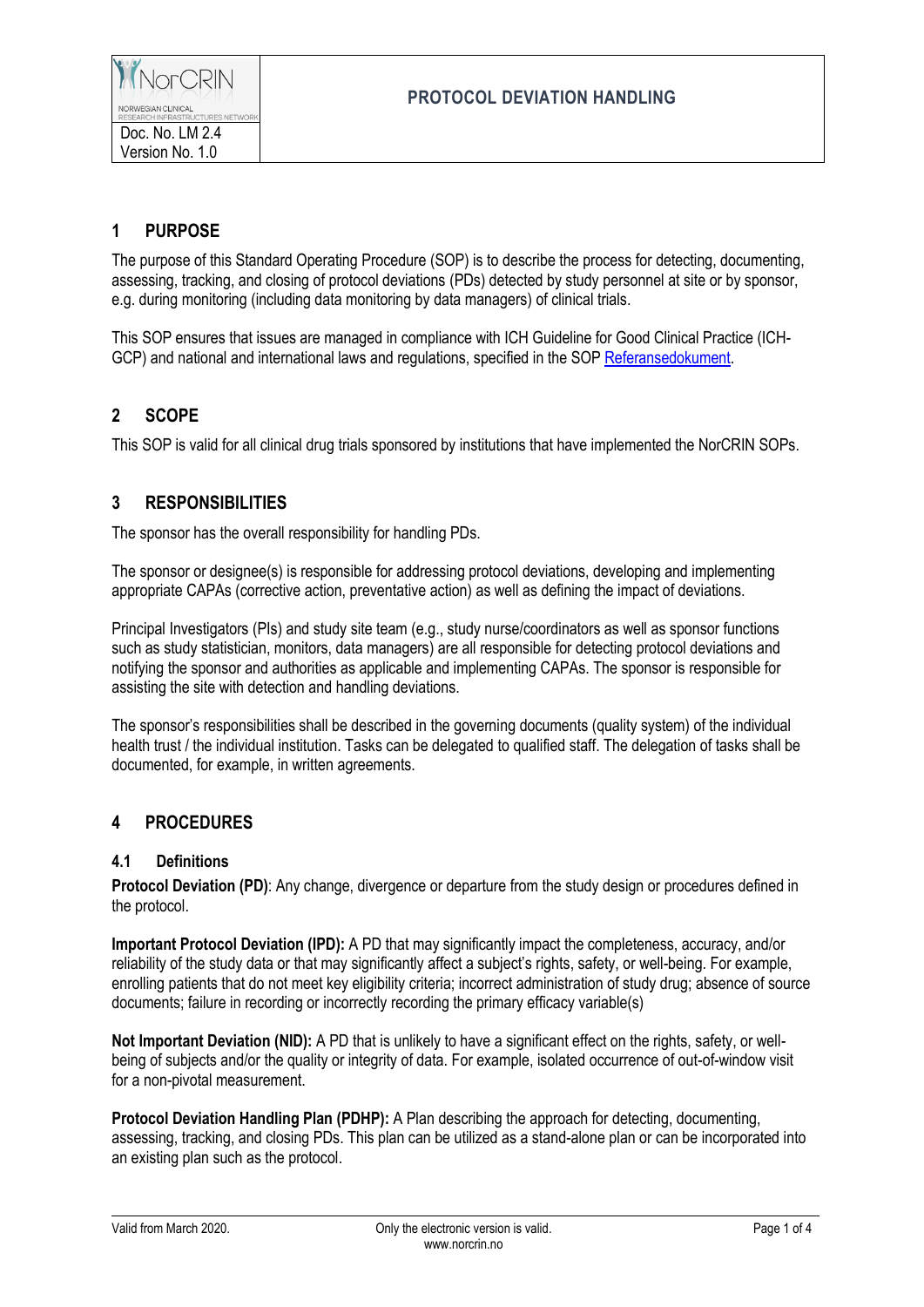### **4.2 Before Study Start**

To ensure a high degree of adherence and compliance to the study protocol, the protocol should be designed with input from the Principal Investigator in single center studies/National Coordinating Investigator in multicentre studies (PI/NCI), statistician, Principal Investigators (PI), monitors, and study site personnel. It is highly recommended to seek patient and public involvement (brukermedvirkning). [A Protocol Deviation Handling Plan](https://norcrin.no/documents/2020/03/protocol-deviation-handling-plan.docx) (PDHP) should be developed by the PI/NCI for each study prior to first patient enrolled.

A system for reporting and tracking of PDs should be established. Use of real-time data recording on web-based electronic systems is highly preferable as it enables rapid identification of protocol deviations. If an electronic system for reporting of protocol deviations is not available, a [Protocol Deviation Notification and Tracking Form](https://norcrin.no/documents/2020/03/protocol-deviation-notification-and-tracking-form.docx) may be provided to the site to document deviations.

The study team, including the investigator, site personnel and sponsor functions should be trained in their obligations in the PDHP.

### **4.3 During the Study: Detecting, Documenting, and Reporting Protocol Deviations**

Protocol deviations may be detected by the PI, study coordinator/study nurse, monitor, data manager, statistician or other function.

It is important to define the protocol deviations requiring ongoing reporting in the PDHP. At least the following should be included:

- 1. Subjects entered into the study not meeting the entry criteria.
- 2. Subjects who developed withdrawal criteria (from treatment or study) during the study but were not withdrawn.
- 3. Subjects who received the wrong study treatment or incorrect dose.
- 4. Subjects who received an excluded concomitant treatment.
- 5. Failing to collect data necessary to interpret the primary endpoint, and main secondary endpoints as applicable. This should be consistent with the data defining the per protocol analysis if any.
- 6. Other serious breaches according t[o Guideline for the notification of serious breaches](https://www.google.com/url?sa=t&rct=j&q=&esrc=s&source=web&cd=3&ved=2ahUKEwidxJHkpYLlAhUZ6KYKHQAQBMcQFjACegQIAxAC&url=https%3A%2F%2Fwww.ema.europa.eu%2Fen%2Fdocuments%2Fscientific-guideline%2Fdraft-guideline-notification-serious-breaches-regulation-eu-no-536%2F2014-clinical-trial-protocol_en.pdf&usg=AOvVaw0LxAIYbUSRpY6PD96Z20ar) of Regulation (EU) No 536/2014 or the clinical trial protocol
- 7. Risks identified in the risk evaluation as not acceptable have occurred and are important

Other protocol deviations that can be extracted from the study database and that do not fall into any of the categories above can be listed if relevant.

Protocol deviations detected by the site should be reported to the PI/NCI using the Protocol Deviation Notification and Tracking Form by means described in the PDHP in a timely manner.

Protocol deviations detected by the sponsor will be reviewed and acknowledged by the PI as applicable. Deviations detected by Data Management or Biostatistics may be communicated if needed to the PI for review and acknowledgement using the data query process.

For countries where reporting of serious breaches are mandatory according to local legislation, the PI/NCI and/or the site must adhere to specific timelines for mandatory reporting required by regulatory bodies. An example of a deviation that is of significance for patients in the European Economic Area (EEA) is a late or erroneous reporting of new safety data. Important deviations may need to be reported within 7 calendar days to health authorities in the EEA when a deviation has or could have represented a risk to the patient or is a violation of his/her rights. Reporting is mandatory if the deviation has occurred in a clinical trial center in the EEA or when the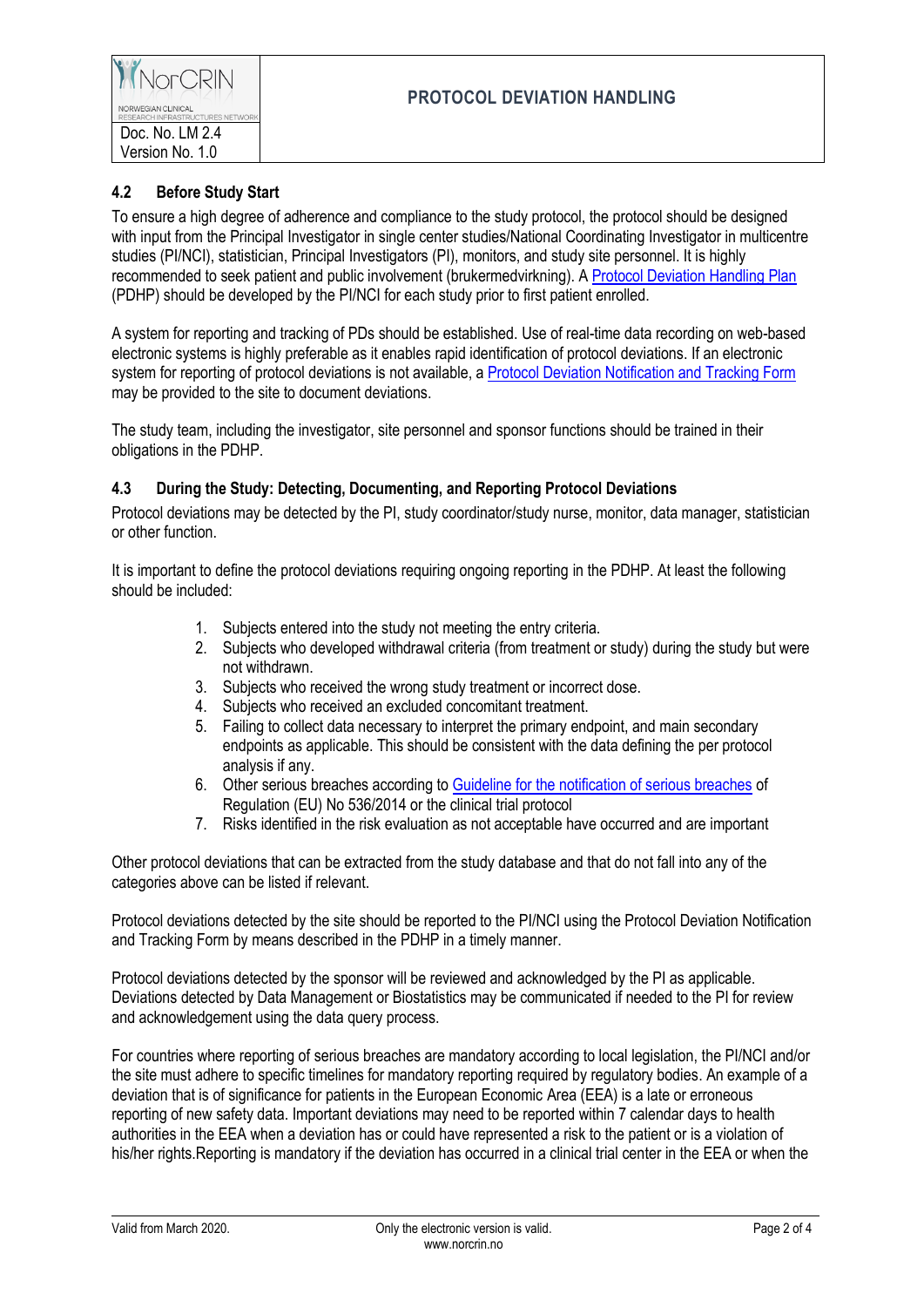deviation has occurred outside the EEA but the deviation or knowledge about the deviation could be of significance for patients in the EEA.

The monitor ensures the site maintains documentation of protocol deviations and associated CAPAs as applicable.

### **4.4 Sponsor Evaluation and Tracking of Protocol Deviations**

Upon receipt of the Protocol deviation notification and tracking form or notification of entry into the EDC from the study site, the PI/NCI acknowledges receipt and handles the deviation in accordance with the PDHP.

Upon receipt of a "Protocol Deviation Notification and Tracking Form", the PI/NCI will need to enter the information into a log for the trial, either [Protocol Deviation Log Single Center Study](https://norcrin.no/documents/2020/03/protocol-deviation-log-single-center-study.xlsx) o[r Protocol Deviation Log](https://norcrin.no/documents/2020/03/protocol-deviation-log-multicenter-study.xlsx)  **[Multicenter Study.](https://norcrin.no/documents/2020/03/protocol-deviation-log-multicenter-study.xlsx)** 

The PI/NCI ensures development of study specific listing and/or summary for tracking and review of protocol deviations across all study sites to ensure protocol deviations are appropriately classified, monitored and resolved to closure.

The protocol deviation listing/summary will be reviewed by appropriate study team members at the frequency defined in the PDHP.

The action taken by the site in response to a protocol deviation is to be captured on the notification form.

The PI/NCI classifies the deviation as Important or Not Important, for reporting purposes.

#### **4.5 Follow-up of Protocol Deviations**

Periodic reviews by the study team will include verification of appropriate actions (CAPAs).

The PI/NCI reviews the corrective and preventative actions on previous protocol deviation and ensures proper and timely resolution.

When appropriate, the PI/NCI provides additional training and support to the site to assure a previously reported protocol deviation does not reoccur. Training should be documented appropriately.

The PI/NCI will educate all sites about observed protocol deviations as described in the PDHP and ensure CAPAs if any have been implemented.

#### **4.6 Noncompliance Escalation**

If deviations at site are not closed within agreed timelines (or a plan for closure is not communicated to the monitor within the appropriate deadline) the lack of deviations follow up should be escalated to the PI/NCI. If the deviations related to PI/NCI's sponsor tasks or to PI/NCIs own site are not closed within agreed timelines or reasonable time, the deviations should be escalated to the sponsor representative*.* It is recommended that the reporter's manager pursues the escalation.

In case of disagreement about a deviation's seriousness, the PI/NCI could explain why he/she considers this not to be a deviation. This should be documented and archived in the Trial Master File (TMF). If the explanation from the PI/NCI is unacceptable and the deviation is critical, unambiguous or unlawful, the sponsor representative should be asked for a second opinion. As a last resort, the person who has detected the deviation can independently report the deviation to the Norwegian Medicines Agency / Regional Committees for Medical and Health Ethics or other relevant Competent Authority.